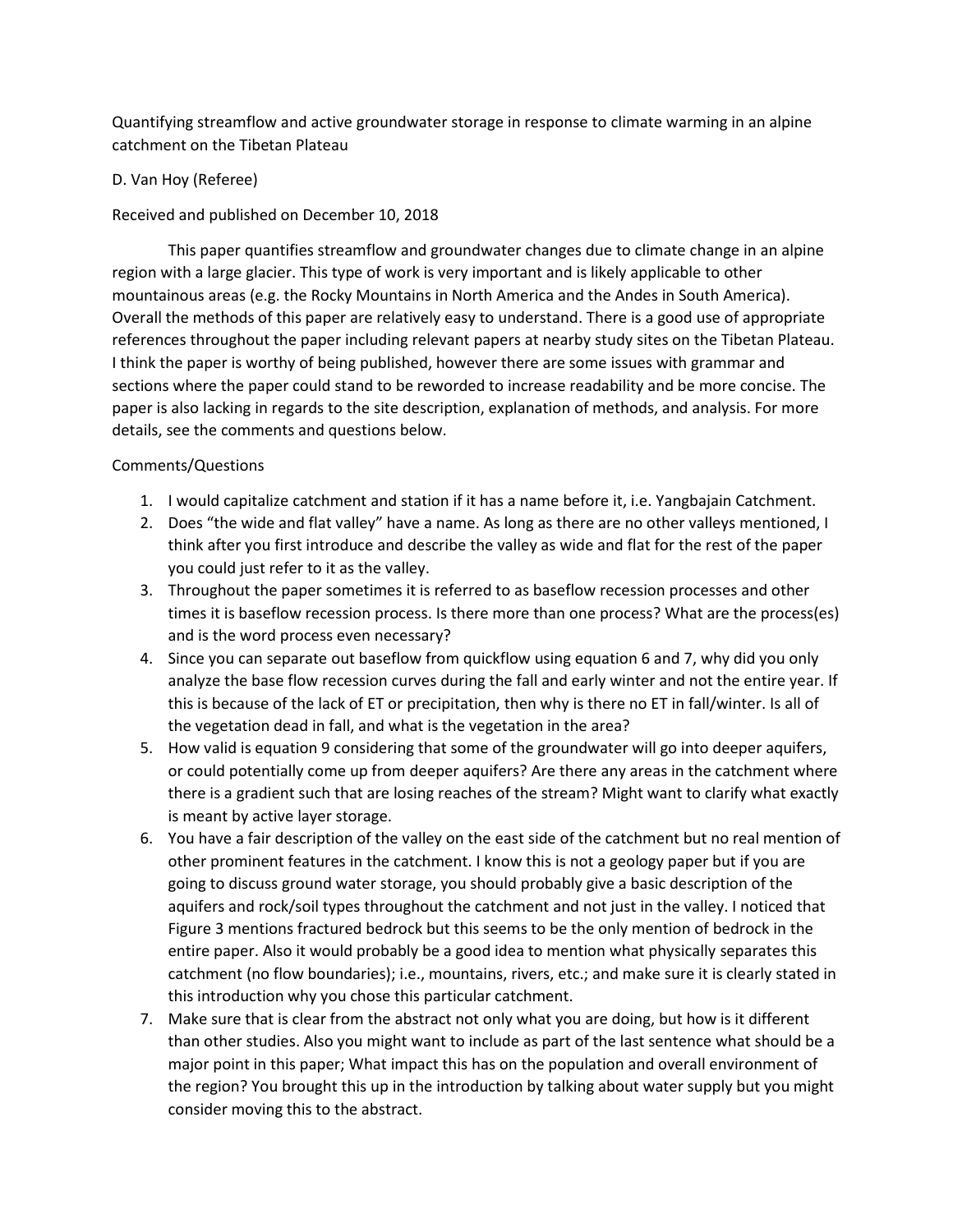- 8. Might want to include some form of outline in your introduction. The introduction is rather long, and it is probably worth another look to make sure that it is as concise and organized as possible.
- 9. How much water does the thawing of frozen ground/ permafrost add to the system? Is there a way to quantify this and would it need to be considered in *d*S/*d*t?
- 10. It would be a good idea in a future study to include a water budget that includes ET and precipitation.
- 11. Is there any snow in the catchment, and does it have any impact on streamflow or is all the meltwater just from the glacier in summer?
- 12. It would be good idea in the future to perform a groundwater tracer study if possible.

## Detailed Comments

- 1. Page 2, line 20 should either be written as an alpine glacier, or alpine glaciers depending on if there are more than one glacier present in the area.
- 2. Page 2, lines 28-29 "takes responsibilities to" sounds awkward. I would suggest writing something like climate warming plays a key role in increasing streamflow, or climate warming is partially responsible for increasing streamflow.
- 3. Page 2, lines 30-31 might read better as, which has led to a loss of over 25% of the total glacier volume.
- 4. Page 2, lines 29-33 it seems that both glacier melt and baseflow are given as the main reason for the increase in streamflow, since the lines use the words "increased streamflow is mainly" and "dominant factor for the increase." It might be best to clarify if the baseflow is from meltwater or if the meltwater only increases streamflow at a certain time of year.
- 5. Page 2, line 35 mm<sup>0.79</sup>d<sup>-0.21</sup>/10a seem like rather odd units. Where do they come from?
- 6. Page 3, line 38 might read easier as, which lead to the enlargement of the storage capacity that can accommodate summer rainfall …, which is slowly released into streams in subsequent seasons.
- 7. Page 3, line 44 the phrase "way of glacial retreat" would sound better as impact of glacial retreat.
- 8. Page 3, line 51 might read better as, dry periods, giving it a pivotal role….
- 9. Page 3, lines 51-56 how is the current glacier retreat different than the melt that help sustained the area during dry periods? Were there any particular dry periods that line 51 is refereeing to?
- 10. Page 4, line 59 should read, a glacier is known as a "solid reservoir." Not sure if the term solid reservoir actually needs the quotation marks.
- 11. Page 5, line 88 should put the words of the in front of "areal extent".
- 12. Page 5, lines 87-91. Sentence order might be better if the portion from the word using to the end of the sentence was moved to just after the word found. It would go something like Evans et al. (2015) found using … on the northern TP that an increase in mean ….
- 13. Page 5, line 93 capitalize the word basin.
- 14. Page 5, line 96 do not need the word the before Artic.
- 15. Pages 5-6, line 97-100 might read better if the phrase "based on numerical simulations" was moved to between suggested and that. The sentence would read … suggested based on numerical simulations that ….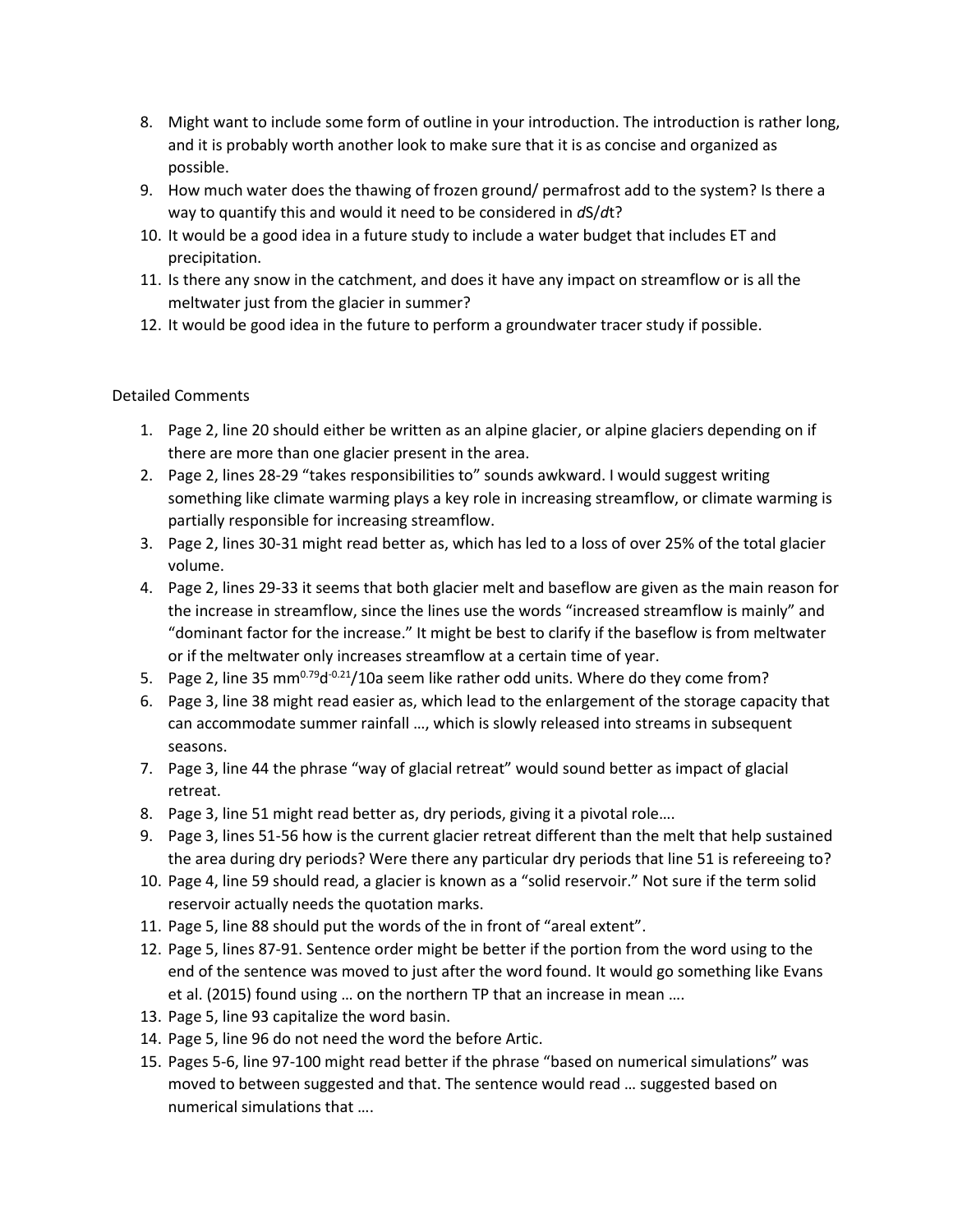- 16. Page 6, line 100 I would change "The slowdown" to A slowdown.
- 17. Page 6, line 104 remove the ly from qualitatively.
- 18. Page 6, line 110 should add the word a before the word warming.
- 19. Page 6, line 112 and line 116 insert the before the word catchment.
- 20. Page 6, lines 113-119 would switch the order of be and theoretically to read … can theoretically be used …. Also, this is a rather long sentence that could be broken up.
- 21. Page 7, line 121 should either read the non-linearity of the … or a non-linear storage ….
- 22. Page 7, line 123 this is not really important for the objectives of this paper but I am curious what the authors would consider to be the complex structure or properties of aquifers in the study area that necessitate a non-linear relationship. Is it simply the presence or areas of frozen ground?
- 23. Page 7, line 126 might want to add the word base in front of flow.
- 24. Page 7, line 127-128 I would add an apostrophe 's after Kirchner.
- 25. Page 7, lines 134-135 I would write this as to assess the glacier variations due to climate warming.
- 26. Page 7, lines 137-138 should change in climate warming to in a warming climate. Would also change "the water volume changes in the partitioning" to the changes in the partitioning of water volume.
- 27. Page 8, line 141 should probably number the last objective to stay consistent.
- 28. Page 8, line 146 should change highly to significant.
- 29. Page 8, lines 148-152 I would change "the wide and flat valley" to a wide and flat valley. If I understand it correctly the entire valley is in a fault, so my question would be how large is this fault? I would also be interested to know the type and level of activity of the fault, and what effect this has on groundwater flow. I do not think that you need to say that there is flat terrain, since you already called it a wide and flat valley. Also you say thicker aquifers meaning thicker in comparison to what exactly. Finally, I would change the sentence to read the great thickness of Quaternary loose sediment.
- 30. Page 8, lines 152-153 I would change the sentence to read Glaciers cover (or A glacier covers if it is only one glacier) about 11% of the catchment, making it the most ….
- 31. Page 8, lines 154-155 I would move the phrase "according to the First Chinese Glacier Inventory" to the beginning of the sentence and change the rest to read with a majority of glaciers found ….
- 32. Page 8, line 157 I would change ranges to last.
- 33. Page 8, line 160 where do the estimates for the area of frozen ground and permafrost come from? Is it from the same map mentioned in the previous line?
- 34. Page 9, line 163 I would remove the words "The climate in" and just have the sentence start at the second the, and insert the word a in front of semi-arid.
- 35. Page 9, lines 167-171. I would consider combining the two sentences in these lines to read something like The catchment has a summer (June-August) monsoon with 73% of the yearly precipitation, while the rest of the year is dry with only 1% of the yearly precipitation occurring in winter (December-February).
- 36. Page 9, line 172 Where is the number for annual runoff depth coming from. Is it supposed to say runoff depth or streamflow?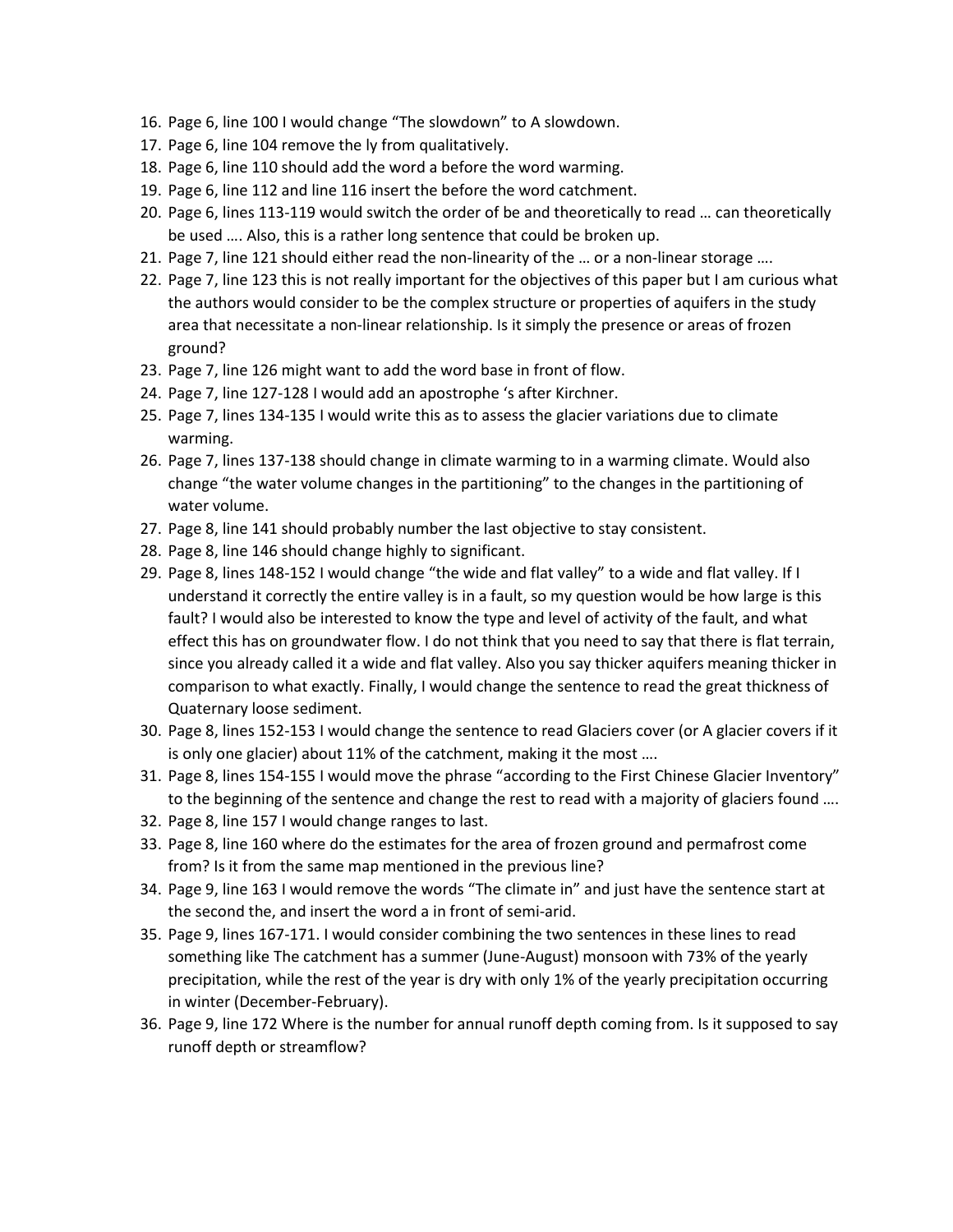- 37. Page 9, lines 173-178. I would reorganize this paragraph a little to say everything about summer, i.e., where the recharge in summer comes from, and the amount of streamflow first then discuss winter.
- 38. Page 10, line 183 I would change neighbor to adjacent.
- 39. Page 10, lines 189-190 I would write the units as ˚C/100m or ˚C per 100m. Also, I would change "with elevation" to for elevations.
- 40. Page 10, lines 198-200 I would move the phrase which…trends to between the words test and is at the beginning of the sentence. The sentence would then read (MK) test, which is robust against outliers… is applied to detect ….
- 41. Page 12, line 224 take the s off algorithms.
- 42. Page 12, line 225 using the term first filter equation implies that there is another filter equation, but this is the only one given in the paper. Did you mean to say that equation six is the first filter and that equation seven is the second filter equation?
- 43. Page 12, line 230-231 I would describe α before  $b_t$ , since it is used in equation six and  $b_t$  only appears in equation seven. There should also be a semicolon not a period in front of α.
- 44. Page 12, lines 239-241 I would put the variables in the order that they appear in the equation. Although it is acceptable to start a sentence with the word and I do not think it is necessary for this sentence. I would just start the sentence with the letter K.
- 45. Page 13, lines 256-258 if it takes three days for the signal from a rain storm to peter out why remove only the first two? Also, if you are making use of a filter to separate baseflow then why bother to remove any days?
- 46. Pages 13-14, lines 262-265 where does the value for  $\Delta y_{\text{crit}}$  come from? I do not think the word meanwhile is needed in this sentence. I am assuming that the process that starts on line 263 is the next step in the overall baseflow process and not something that is done because of  $\Delta y_{\text{crit}}$  so what if anything is done if the value for Δy<sub>crit</sub> is reached. Also there may be a word missing, such as regression, after the word squares.
- 47. Page 14, line 266 I would change "the fixed" to a fixed. How realistic is it to have b fixed as a constant, is there any precedence for having a fixed value for b? What would the effect be if b was not fixed? Is there be any reason you would fix b instead of a?
- 48. Section headings for 3.1 and 3.2 the headings only mention streamflow but both sections discuss climate trends. I think you should reconsider the names of these sections. The names could simply just be Annual Variations and Seasonal Variations.
- 49. Page 14, line 278 add the word a in front of non-significant.
- 50. Page 14, line 279 I would change the wording to, The similarity in the trends of annual streamflow…. The wording as written is confusing and makes it seem that there was a trend found by plotting temperature vs. streamflow instead of the idea that they both have their own increasing trend with time.
- 51. Page 14, lines 282-283. I would rewrite this sentence to read, The significant rise in air temperature has caused a continuous retreat of the glaciers in the catchment. The current wording does not seem to be grammatically correct.
- 52. Page 14, line 283 I would remove the word twice and the (I &II volumes) and just write the word Inventory as plural.
- 53. Page 15, line 284 I do not think that you need to give the dates of the glacier inventories again, since they are already in the methods section.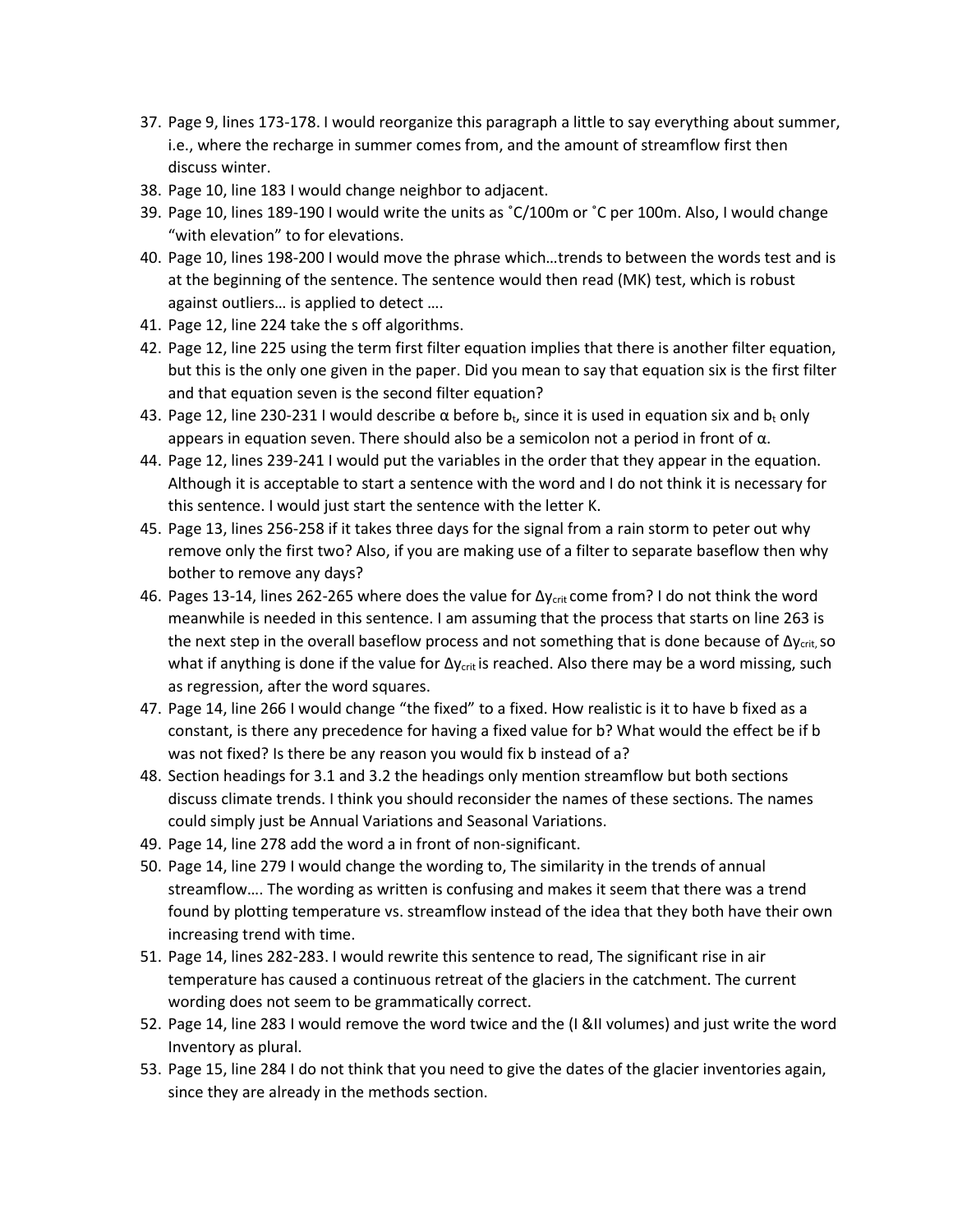- 54. Page 15, line 285 you might want to add the word respectively before the word over to be consistent with the rest of the paper.
- 55. Section 3.1, paragraphs 1-2 I would combine these paragraphs. This could be done by combining the last sentence of the first paragraph with the sentence that goes from line 285 to 288. I think that the current first sentence of paragraph two could be eliminated. Starting at the end of line 280 perhaps state something to the effect: may act as a primary factor for accelerated glacial retreat leading to increasing streamflow. Then put the numbers for the decrease in glacier size. Then end the paragraph with the Prasch results. Make sure it is clear what sets your findings in this section apart from the Prasch results.
- 56. Page 15, line 290 remove the word remain and add the word a in front of significant.
- 57. Page 15, line 293-294 put the word the in front of annual mean streamflow. Might want to reword the start of the sentence as According to the baseflow separation method described above …. I would change this to being the second sentence in the paragraph.
- 58. Page 15, line 296 put the word the in front of the word two. I would remove the phrase the result shows that because I think that it is obvious that the rest of sentence comes from the results. Could also change it to the MK test shows that ….
- 59. Page 15, line 298 change the word this to the.
- 60. Page 15, line 302 add a comma in front of which. I feel like the first part of the sentence before the word which has already been covered by the previous paragraphs.
- 61. Page 16, lines 306-307 You say that intra-annual variation is obvious from the hydrograph in Figure 2. The first problem that I have with this is that Figure 2 is not really what I would call a hydrograph, since a hydrograph is typically a line graph of discharge at a location vs. time. Second in a quantitative study such as this I would avoid stating that anything is obvious without applying a statistical test like a coefficient of variation.
- 62. Page 16, lines 307-308. I am not sure where you are going with this sentence, and I am not sure if this sentence is even needed. It seems more like the rest of the paragraph is about how streamflow components change based on the season not how they change with magnitude of streamflow.
- 63. Page 16, lines 308 this sentence is worded strangely. I have never heard it called a variation trend. What exactly is a streamflow regime?
- 64. Page 16, line 310 not sure the word however is even necessary.
- 65. Page 16, lines 308-316. Seems like it is getting repetitive and I think this whole section needs to be redone. For example, it says that quick flow shows no trend for all seasons then it says that "streamflow and its two components" have no trend in summer. All seasons would by definition include summer. Another example is saying that baseflow and streamflow have a trend at the 5% level in autumn, winter, and spring; and then going on to state "streamflow increases at the 5% level in autumn" just one sentence later. Maybe try saying all the trends for streamflow in one sentence, then break it into trends for baseflow and quickflow in the next two sentences.
- 66. Page 16, lines 320-321 it has already been stated in the paper that monsoon rainfall is 73% of total precipitation, this does not have to be restated here.
- 67. Page 16, line 322 instead of just saying that the glacier meltwater is considerable is it at all possible to quantify this.
- 68. Page 16, line 323 Is it possible to estimate using a water budget how much of the monsoon rain actually makes it all the way to the stream and how much goes to ET or groundwater?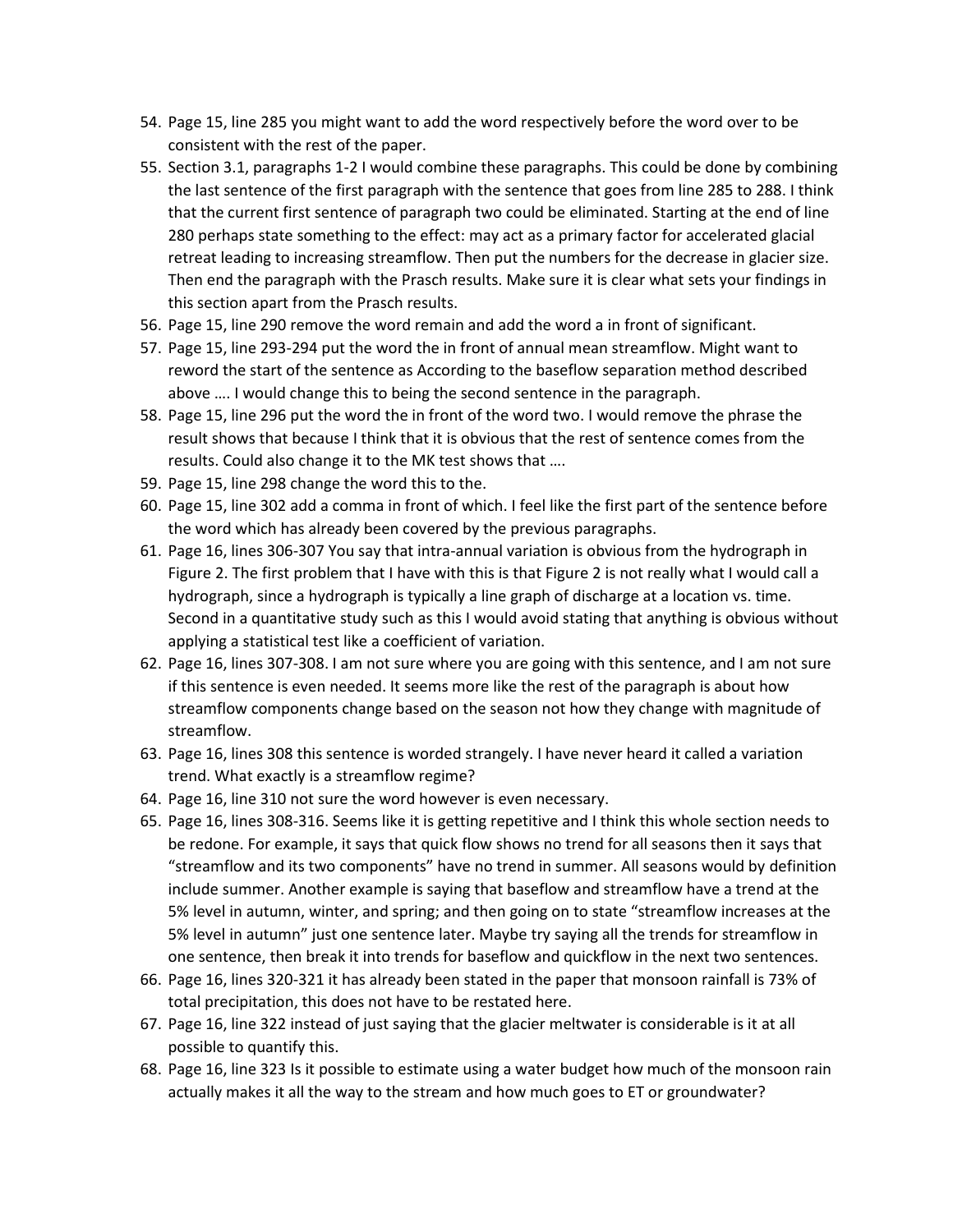- 69. Page 16, line 324 remove the word the from the end of the line.
- 70. Page 16, line 325 make the word valley plural.
- 71. Page 17, line 326 change are to is.
- 72. Page 17, line 333 change selected to selection.
- 73. Page 17, line 339-340 would change" by all decades of the" to decadely for the, or change the phrase to read by the decade for the 1980's…. I would also perhaps change year-to-year to yearly.
- 74. Page 17, line 342 I would change it to read K and m for each year or decade….
- 75. Page 17, line 344 Put the word a in front of recession period.
- 76. Page 17, line 345-346. If you made change #74 then this last sentence could be eliminated completely, since it does not add anything.
- 77. Page 18, line 348-349 would change "for each decade of the" to just simply the word the.
- 78. Page 18, line 351 would change it to the word this.
- 79. Page 18, lines 356-358. Make sure what you are saying here matches the graph. It seems to me that there were significant increases and decreases in the 1980s, there is a rather large decrease at the beginning of the 1990's not just a slight variation, and it appears that the 2000's have a large increase followed by a decrease before basically leveling off until around 2007 before dropping again.
- 80. Page 18, lines 358-360 I would combine these two sentences. To something like but its overall increasing trend of 7.7 (mm<sup>0.79</sup>d<sup>-21</sup>)/10a at a significance level of 5% is similar.... I would maybe include somewhere in the paragraph what the decadal trend is numerically rather than just saying it is similar to the yearly trend.
- 81. Page 18, line 367 change it to this.
- 82. Page 19, line 372-375 is not really worded in the most concise manner possible. Might change to Our hypothesis is that increased groundwater storage in autumn and early winter is associated with frozen ground degradation due to rising temperatures during this period.
- 83. Page 19, line 375-376 would change word order to read paths in a glacier fed catchment, which is under-lain by frozen ground.
- 84. Page 19, line 380-382 perhaps change "to percolate" to the phrase that can percolate. Not sure if the part after the last and in the sentence make sense or is needed. Should not have the word and twice in a list of changes if that is what this is.
- 85. Page 19, line 383 change earlier to early.
- 86. Page 19, line 385 change increase to increased.
- 87. Page 19, last paragraph should include numbers to quantify frozen ground degradation, and if at all possible maybe the thickness of the various layers of aquifers and frozen ground/permafrost.
- 88. Page 20, lines 392-393 change "larger glacierization and large-scale frozen ground" to something like a large glacier and widespread frozen ground coverage.
- 89. Page 20 line 397-398 I am assuming by "analyzed the seasonal variations…" you mean the last paragraph of 3.3. If that is the case, I would not really consider this an analysis, but would rather call it a discussion and change the word analyzed to discussed. Figures are referenced but there was really nothing done in the line of statistically quantifying anything like how much frozen ground amount changes seasonally or yearly. Also, it says the "phrase streamflow and its components but the entire last section of the paper only mentions baseflow not flash flow or total streamflow.